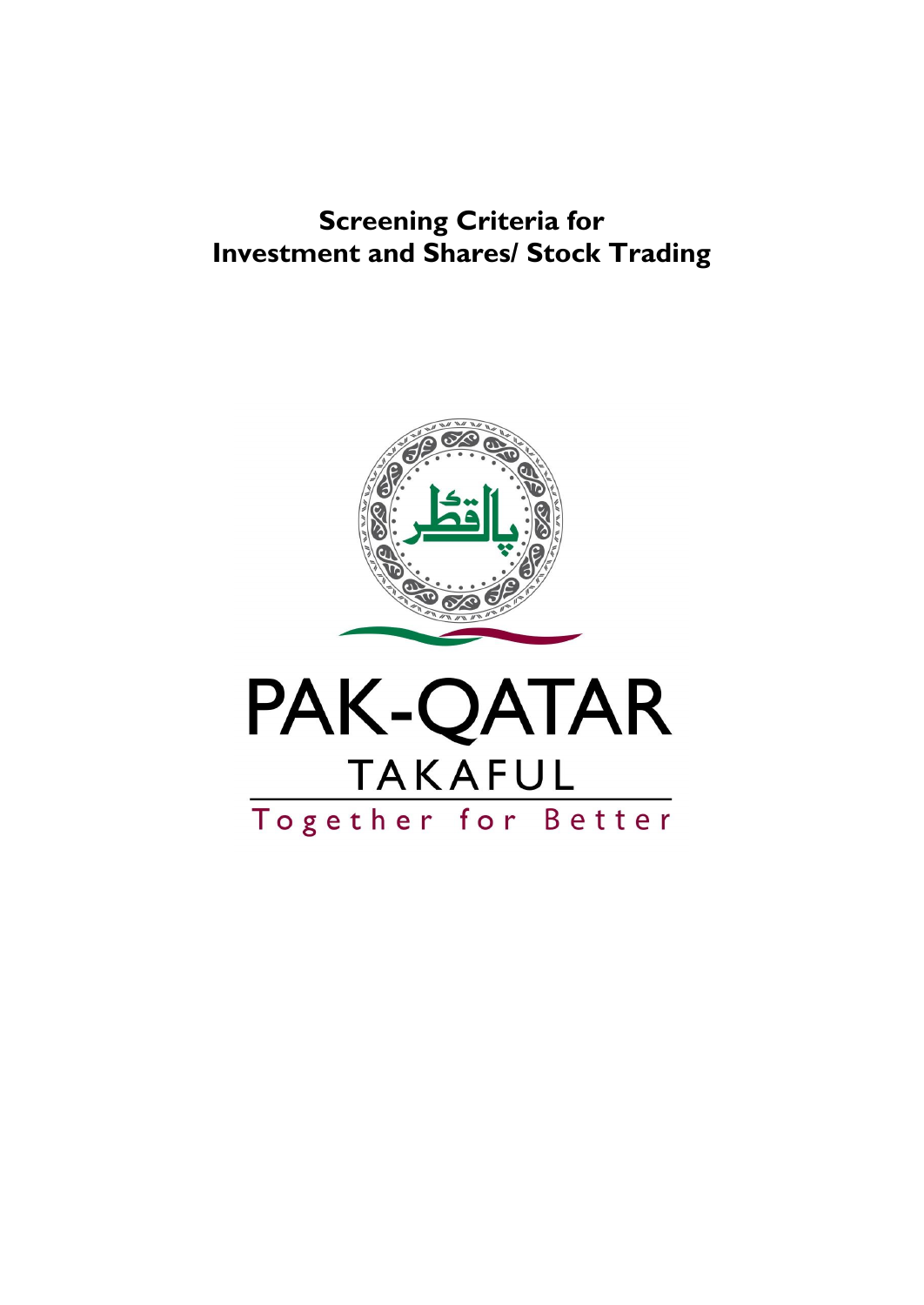

### **Introduction**

The task of investing funds in Shariah approved and financially viable businesses is carried out by a team of investment specialists at Pak-Qatar Family & General Takaful Limited. This activity is supervised by a panel of Shariah Board Members chaired by Mufti Muhammad Hassaan Kaleem (previously by Mufti Muhammad Taqi Usmani) for Shari'ah compliance.

The screening criteria set by the executive committee of the Shariah Supervisory Board are as follows:

- Business of the Investee Company
- Debt to total Asset ratio
- Illiquid assets as a percentage of Total Assets
- Investment in non-Shariah compliant activities and income from non-Shari'ah- Compliant investments
- Net liquid assets versus share price

#### **Business of Investee Company**

- 1. The first step is to check whether the business of the investee company is Halal, or not. Thus, investment in shares of conventional banks, insurance companies, leasing companies, Modarabah companies (that violate the Modrabah rules of the Shariah), companies dealing in alcohol, tobacco etc. are not permissible.
- 2. The company must have started its business practically and its assets must be existent, i.e. its capital planning should have been executed already.

After confirming that the nature of the company's business is compliant and existent, following ratios are checked and a separate excel sheets have to be maintained for each company.

#### **DEBT TO TOTAL ASSETS:**

All the interest-bearing debt and interest-bearing financing is calculated which is then divided by the total assets. This ratio should not exceed 33% in order for the company to remain compliant.

#### **ILLIQUID ASSETS TO TOTAL ASSETS:**

An asset or security that cannot be converted into cash very quickly (or near prevailing market prices) is considered illiquid. Property, Plants & Equipment, Investments, Stocking-Trade, and Stores, Spares & Loose tools are the main heads included in Illiquid Assets for the purpose of checking compliance. The total illiquid assets of the investee company should be at least 20% of the total assets.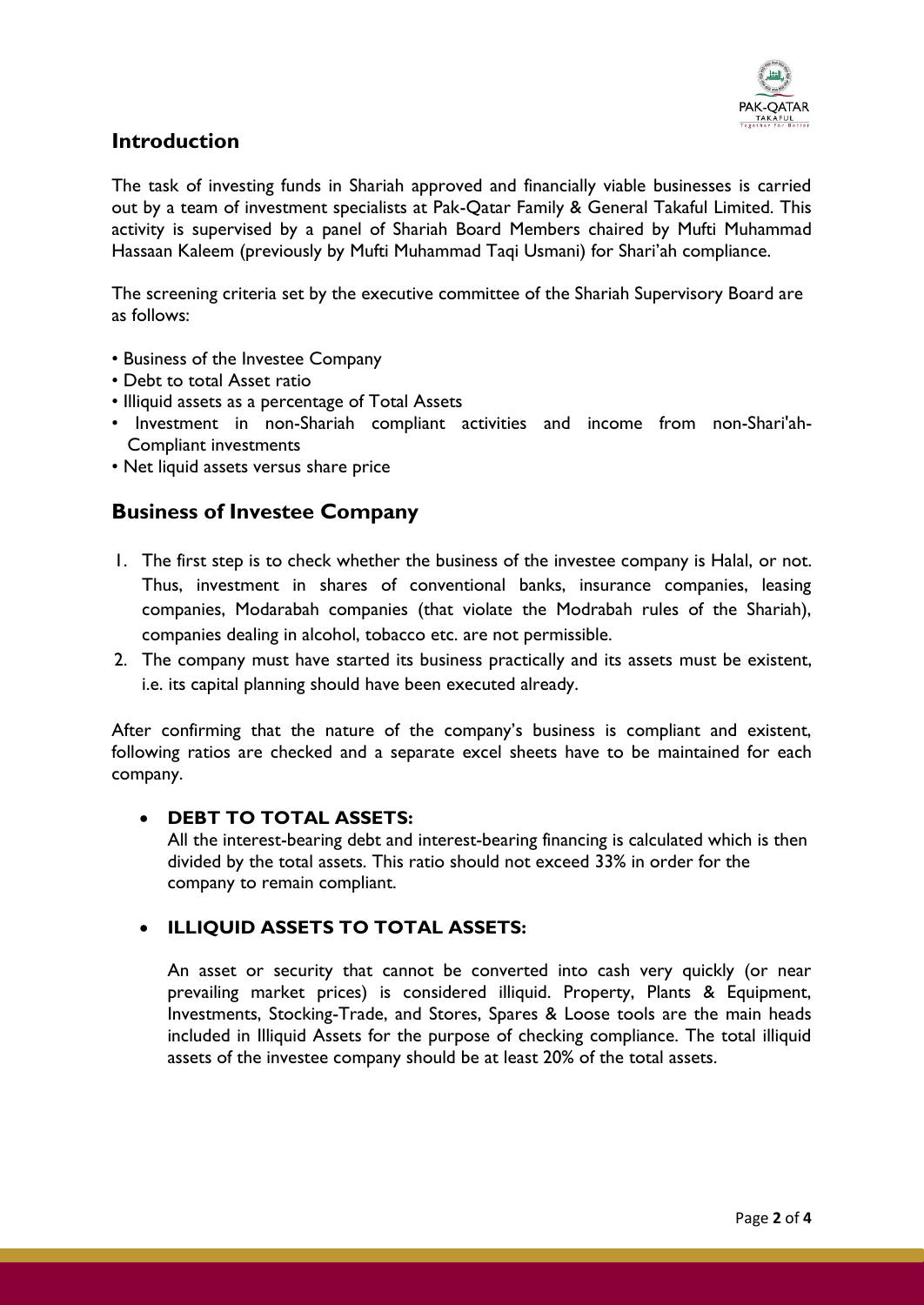

## **Profit and Loss Sharing**

- 1. Profit and loss of the company must also affect the profit and loss of its investors based on the amount of shares/ investment they own or made.
- 2. The profit and loss sharing ration at the time of the execution of the agreement must be fixed. It is not possible to guarantee a particular fixed growth income or to guarantee a fixed monthly, quarterly, yearly income etc.

## **Guidelines regarding trading in Shares**

- 1. If the company was registered but doesn't have anything other than the needed startup capital/ investments ready, i.e. it didn't start its business as yet, and then its shares could only be bought based on their real FACE VALUE. Selling or buying those shares for more or less than their real face value is not permissible shar'an.
- 2. If bought shares are intended to be sold then they need to be registered at CDC in the name of the current owner first, as this is understood to be a proof of ownership. Ownership of goods is a necessary and compulsory part of the buying and selling process in the Shariah. This means that selling any goods without having is ownership established may it be through real or constructive ownership, is impermissible.
- 3. The exchanges of one's shares with shares of somebody else (barter) is only permissible if the ownership of those shares had been properly established.
- 4. The conventionally transacted way of Repo (repurchase transaction) and Rev.Repo (reversed repurchase transaction) are not permissible.
- 5. The nowadays prevailing practices and conditions of Forward Trading and Future Trading as well as Blank-Sale and Short-Sale at the stock exchange are Shar'an not permissible.

#### **Income from non- Shariah compliant investments**

- 1. Total investments in non-Shariah compliant business are calculated for each company and are divided by Total Assets. The resulting ratio should not exceed 33%.
- 2. If money needs to be invested in a company that deals mainly in halal but also receives revenues from side businesses that could be haram, than it should be done with the firm intention to inform in written and also orally, if possible even in their annual meetings that the company should not do any haram business generally and particularly with this investment.
- 3. The Shareholder/investor needs to check the yearly balance sheet of the companies to determine to what percentage haram income was received. Based on this he has to give an equal percentage of his profit into charity.
- 4. All Incomes from non Shariah Compliant Investments are summed and their ratio to gross revenue (Gross Sales + Other Income) is calculated. This ratio should be less than or equal to 5%.